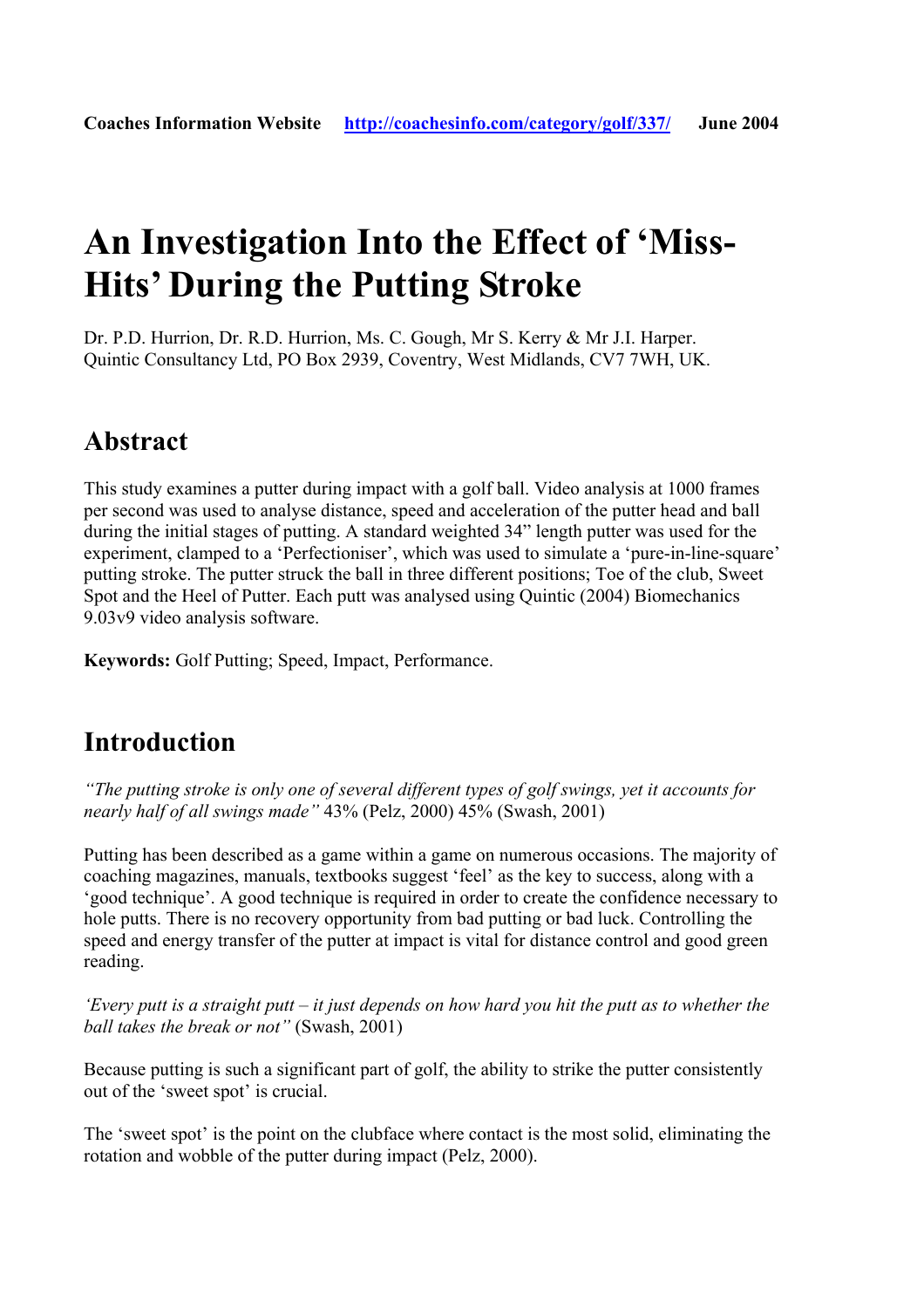By striking the ball out of the 'sweet spot' the maximum energy possible from the club will be transferred into the ball. It is possible for a player to miss the 'sweet spot' in both the vertical plane (bottom or top of the putter face) along with the horizontal plane (Heel or Toe of the putter face). If the golfer misses the 'sweet spot' by even a fraction, this will result in a miss-hit and a reduction in energy transfer to the golf ball. The more consistent a player can be in transferring energy to the golf ball, the greater control they will have on the speed of the golf ball. The distance a golf ball travels is determined by speed. The speed of the ball, dictates how much the ball will break and therefore the line of the putt. Consistently striking the ball out of the 'sweet spot', will greatly improve a player's 'touch and feel'.

*"Most three putts aren't caused by bad green reading, but by bad judgement of speed"* (Crenshaw, 1981).

A 'sweet spot' putt involves two variables;

- putts struck on the same area of the face as well as;
- ensuring that the striking surface is 100% square to the target line during impact (nonglancing blow);

This paper analyses the performance of a putter and ball, using a 'pure-in-line-square' putting stroke when a putt is hit out of the 'Toe', 'Sweet Spot' and 'Heel'.

# **Method**

**Test Condition :** Standard weight 34" Face balanced putter

During each putt, the putter was clamped to the 'Perfectioniser' (Figure 1a). Data analysis was performed in the Quintic Putting Laboratory (12-13 Stimpmeter). The putter head was pulled back to a set position each time and released to simulate a 15ft putt. Every effort was made to ensure the putter blade was released from the same position – in order to standardise the impact speed of the clubhead.

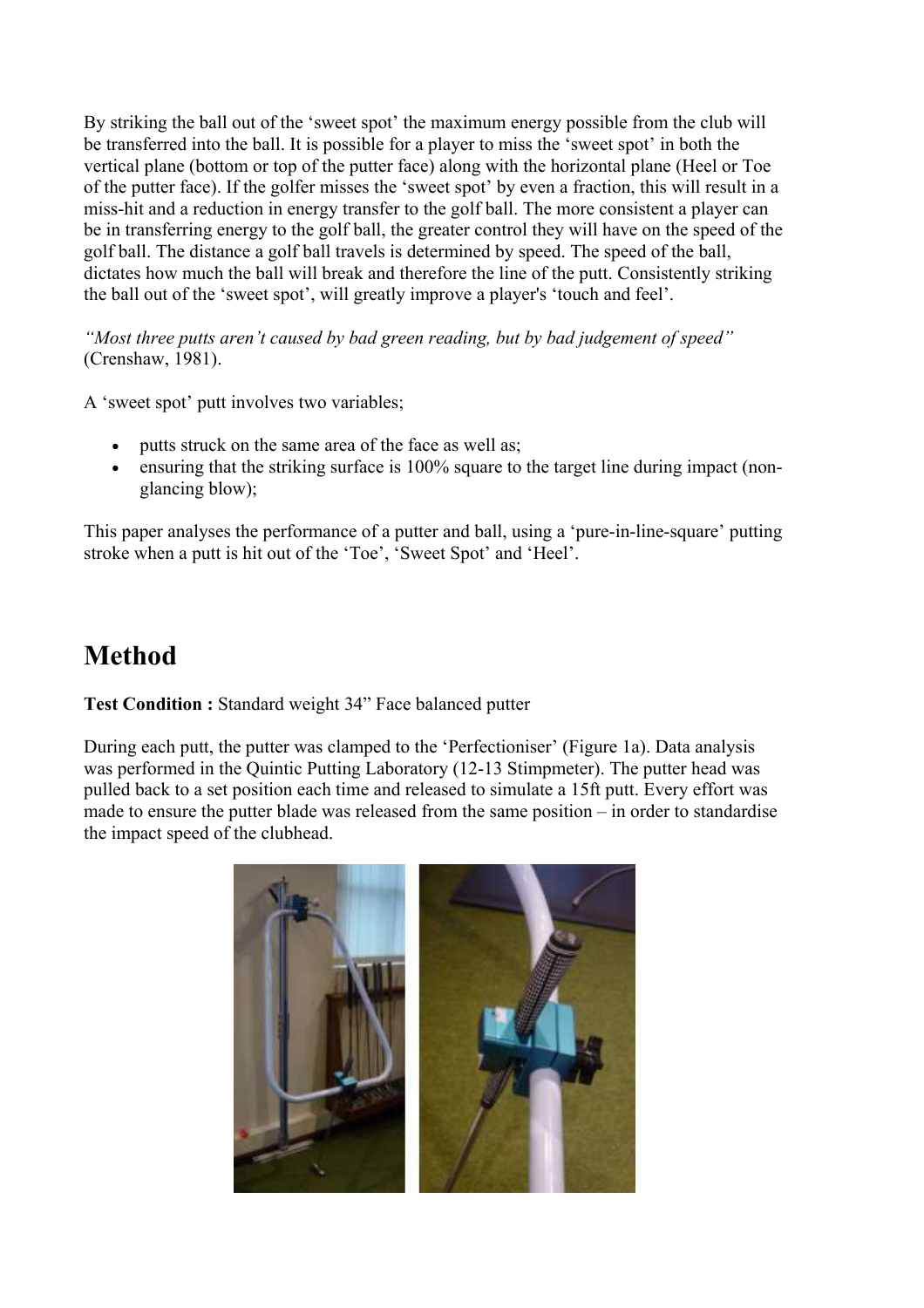#### **Figure 1a: 'Perfectioniser' – Designed by Harold Swash (1998) Figure 1b: Grip of putter attached to the 'Perfectioniser'**

The club and ball impact position were filmed under three different conditions: (i) Sweet Spot, (ii) Toe of the Club and (iii) Heel of the Club. Six trials were carried out for each of these conditions.

#### **Data Acquisition and Analysis**

Each trial was filmed using a Redlake PCI 2000S High Speed camera. The camera was placed at 90 degrees to the path of the golf ball, level with the putting surface. Figure 2 shows a typical set-up for the experiments.



**Figure 2. Experimental Design**

Digitisation results were obtained for each of the three impact positions. Digital video film (1000Hz) was recorded giving 40ms prior to ball contact and 200ms after ball contact. After processing, the film was analysed using a Sony VAIO PCG-Z1XSP personal computer running Quintic (2004) Biomechanics 9.03v9 video analysis software. Two-dimensional scaling, prior to digitisation was carried out using two-dimensional calibration. All putting strokes were digitised at a rate of 500Hz.

On average 10 frames were digitised prior to ball contact and twenty-five frames post ball contact. A four-point model was created for the purpose of the analysis (2 points on the club face and 2 points on the ball). For each frame, the horizontal distance travelled (mm), horizontal velocity (m/s) and the horizontal acceleration (m/s/s) were recorded for both the clubhead and ball.

**Note:** The digitised values for the clubhead and ball were both averaged to reduce experimental error. Figure 3 shows a typical example of the digitisation process.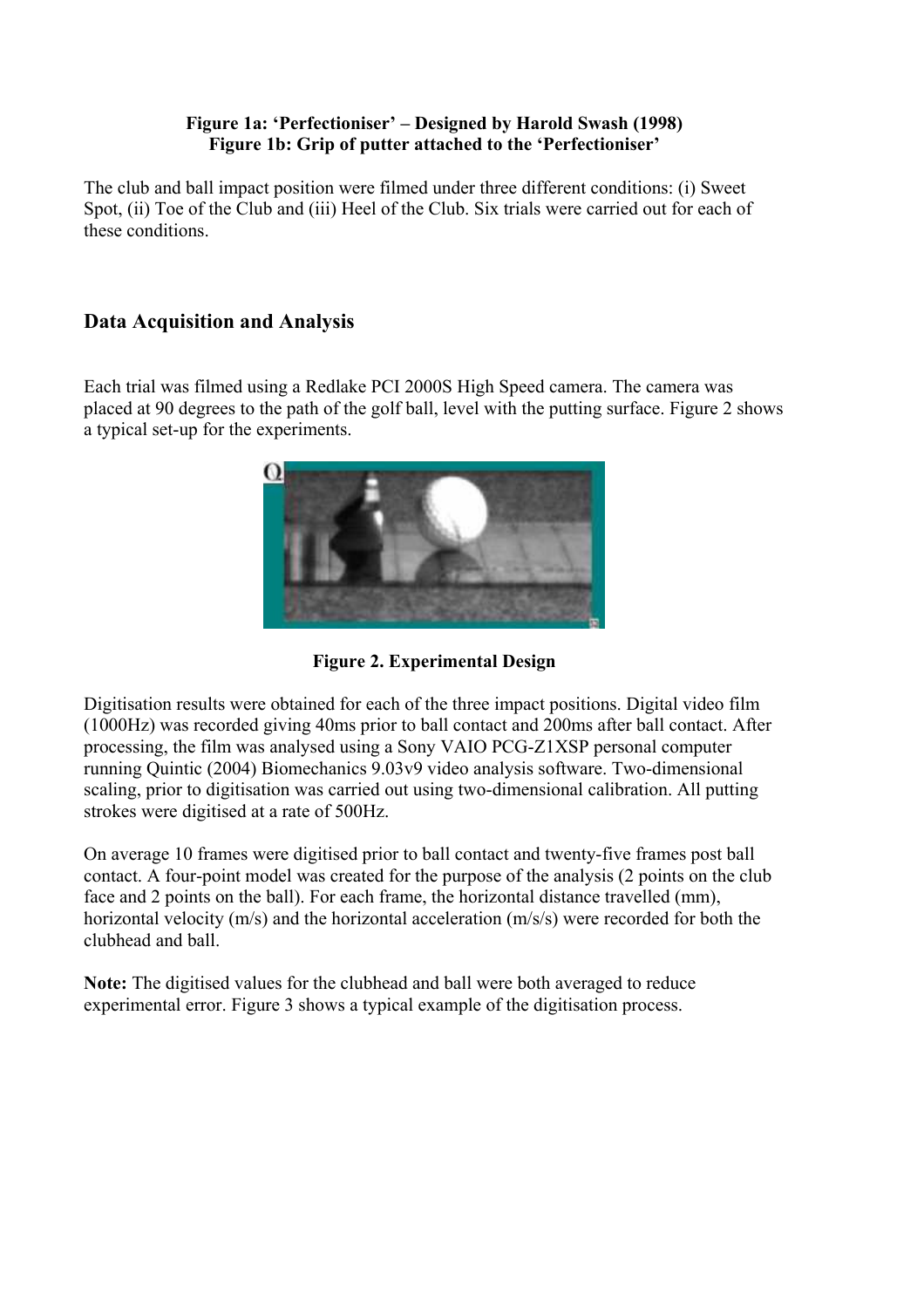

**Figure 3. Digitisation Process: 2 points on the club / 2 points on the ball** 

#### **Statistical Analysis**

Descriptive statistics were calculated for the average distance travelled (mm), velocity (ms/s) and the acceleration (ms/s/s) for both the clubhead and ball.

## **Results and Discussion**

Figure 4 gives an example of how the video images are presented within the Quintic (2004) Biomechanics 9.03v9 video analysis software.



**Figure 4: Typical Video Images obtained from Quintic (2004) Biomechanics 9.03v9 video analysis Software. 'Sweet Spot'**

Due to the slight variation in the impact velocity of the clubhead throughout the testing phase, it was necessary to compare the impact velocity of the club for each of the three impact positions. Table 1 shows the average impact velocity of the clubhead.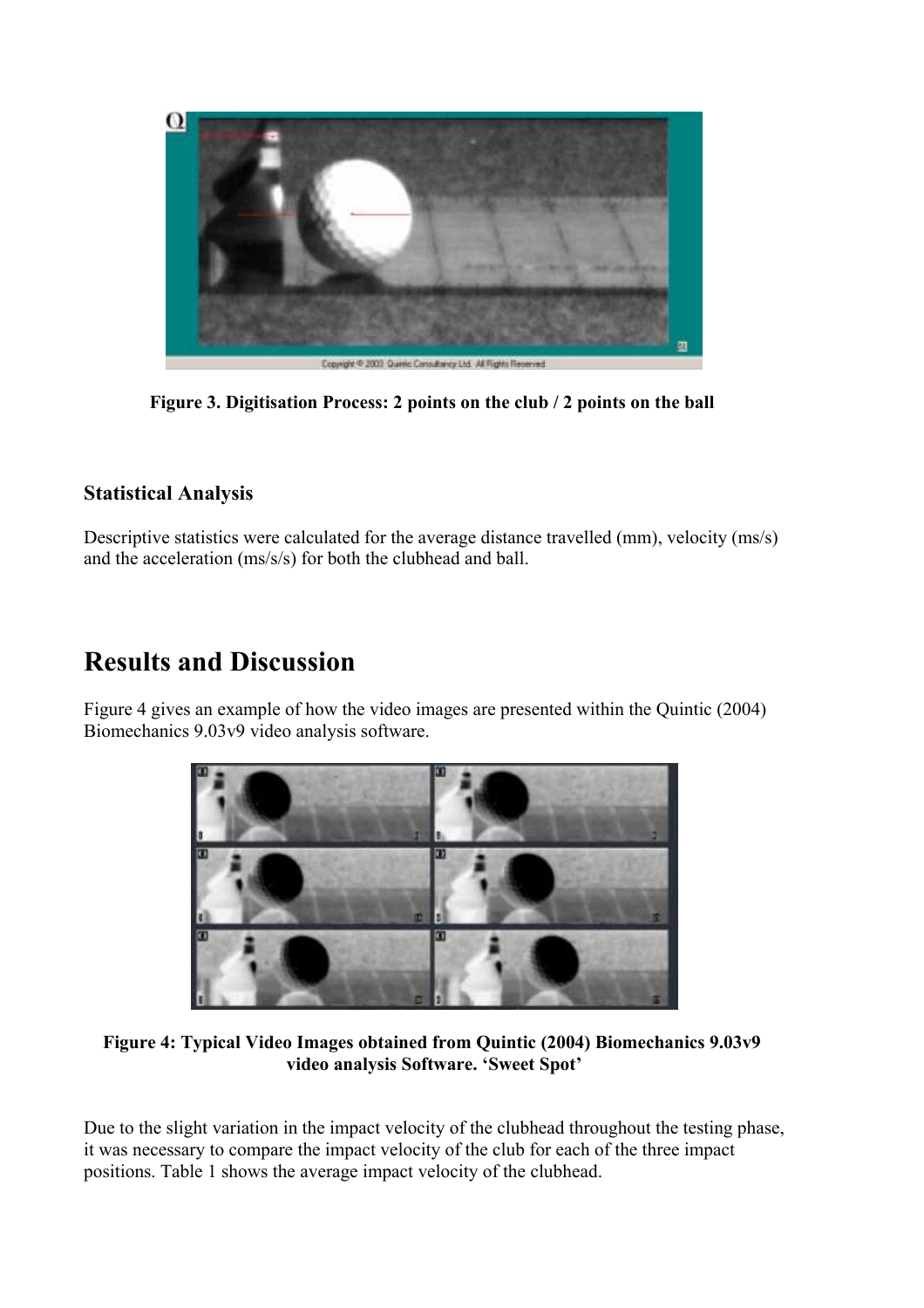**Table 1: Averages (n=6): Mean Impact Velocity (m/s)**

|                 | <b>Heel</b> | <b>Sweet</b><br><b>Spot</b> | <b>Toe</b> | Average |  |
|-----------------|-------------|-----------------------------|------------|---------|--|
| <b>Putter 1</b> | 1.045       | 1.012                       | 1.104      | 1.054   |  |

The highest impact speed was 1.104 ms-1 during the 'Toe' condition, compared with the 'Sweet Spot' 1.012 ms-1. A ratio was therefore calculated by dividing the 'Peak Ball Velocity' (ms-1) by the 'Impact Speed' of the club (ms-1) to give an 'Impact Ratio' (IR). The 'Impact Ratio' can be seen for each of the three impact positions in Table 2. The mean, standard deviation and standard error figures are also presented.

|                         | <b>HEEL</b>                     |                                              | <b>SWEET SPOT</b>      |                                 |                                              | <b>TOE</b>             |                                 |                                              |                        |
|-------------------------|---------------------------------|----------------------------------------------|------------------------|---------------------------------|----------------------------------------------|------------------------|---------------------------------|----------------------------------------------|------------------------|
|                         | Impact<br><b>Speed</b><br>(m/s) | Peak<br><b>Ball</b><br><b>Speed</b><br>(m/s) | Impact<br><b>Ratio</b> | Impact<br><b>Speed</b><br>(m/s) | Peak<br><b>Ball</b><br><b>Speed</b><br>(m/s) | Impact<br><b>Ratio</b> | Impact<br><b>Speed</b><br>(m/s) | Peak<br><b>Ball</b><br><b>Speed</b><br>(m/s) | Impact<br><b>Ratio</b> |
| $\mathbf{1}$            | 1.091                           | 1.594                                        | 1.46                   | 0.931                           | 1.927                                        | 2.07                   | 1.198                           | 1.610                                        | 1.34                   |
| $\overline{2}$          | 1.054                           | 1.499                                        | 1.42                   | 1.075                           | 2.001                                        | 1.86                   | 1.103                           | 1.503                                        | 1.36                   |
| $\overline{\mathbf{3}}$ | 1.009                           | 1.524                                        | 1.51                   | 0.984                           | 1.952                                        | 1.98                   | 1.062                           | 1.511                                        | 1.42                   |
| $\overline{\mathbf{4}}$ | 0.984                           | 1.404                                        | 1.43                   | 1.046                           | 1.993                                        | 1.91                   | 1.095                           | 1.577                                        | 1.44                   |
| 5                       | 0.922                           | 1.425                                        | 1.54                   | 1.050                           | 1.911                                        | 1.82                   | 1.029                           | 1.519                                        | 1.48                   |
| 6                       | 1.207                           | 1.779                                        | 1.47                   | 0.984                           | 1.828                                        | 1.86                   | 1.132                           | 1.577                                        | 1.39                   |
| Mean                    | 1.045                           | 1.537                                        | 1.47                   | 1.012                           | 1.935                                        | 1.92                   | 1.104                           | 1.550                                        | 1.41                   |
| SD                      | 0.090                           | 0.125                                        | 0.04                   | 0.050                           | 0.058                                        | 0.09                   | 0.053                           | 0.040                                        | 0.05                   |
| <b>SE</b>               | 0.037                           | 0.051                                        | 0.02                   | 0.020                           | 0.024                                        | 0.04                   | 0.022                           | 0.016                                        | 0.02                   |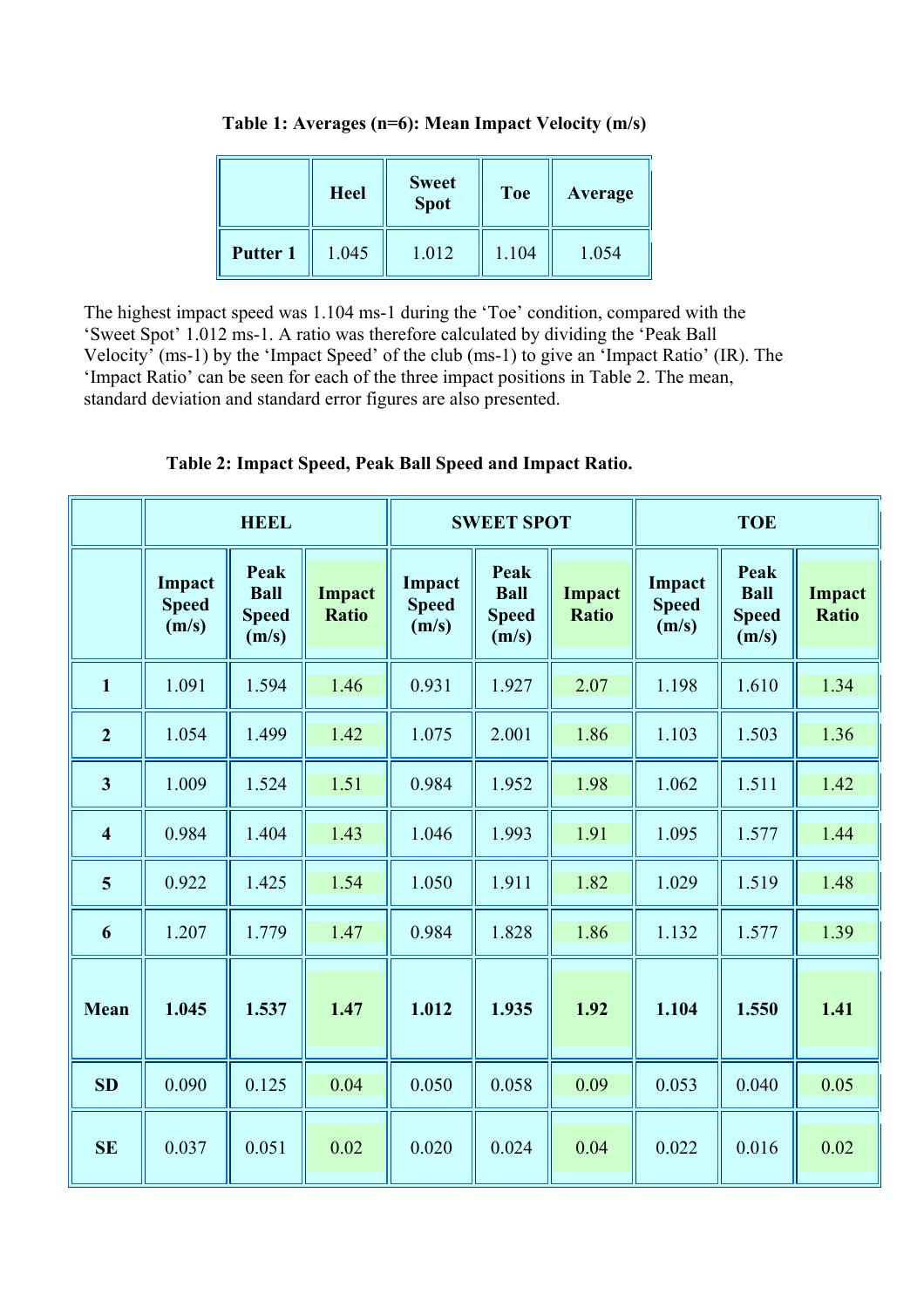|                   | Impact<br><b>Velocity</b><br>(m/s) | <b>Distance</b><br>(m)<br>after<br>0.4s | <b>Peak Ball</b><br>Speed (m/s) | <b>Impact Ratio <math>\pm</math> S.E.</b> |
|-------------------|------------------------------------|-----------------------------------------|---------------------------------|-------------------------------------------|
| <b>Heel</b>       | 1.045                              | 0.0549                                  | 1.532                           | $1.47 \pm 0.02$                           |
| <b>Sweet Spot</b> | 1.012                              | 0.0733                                  | 1.928                           | $1.92 \pm 0.04$                           |
| <b>Toe</b>        | 1.104                              | 0.0495                                  | 1.546                           | $1.41 \pm 0.04$                           |

**Table 3: Averages: Impact Velocity (m/s) / Distance (m) / Peak Ball Speed (m/s)**

The IR for the 'Toe' condition (1.41) is considerably lower than that of the sweet spot (1.92). It has been commonly suggested by 'Teaching Professionals' that by striking a putt out of the 'Toe' deadens the putt and the ball has a much lower resultant velocity. This fact is substantiated by the data, as it is the 'Toe' condition that has the lowest impact ratio. The ball on average had only travelled 0.0495m compared with 0.0733m when struck out of the 'Sweet Spot', this despite the 'Toe' condition having the higher impact speed (1.104 ms-1) compared to 1.012 ms-1 (Sweet Spot).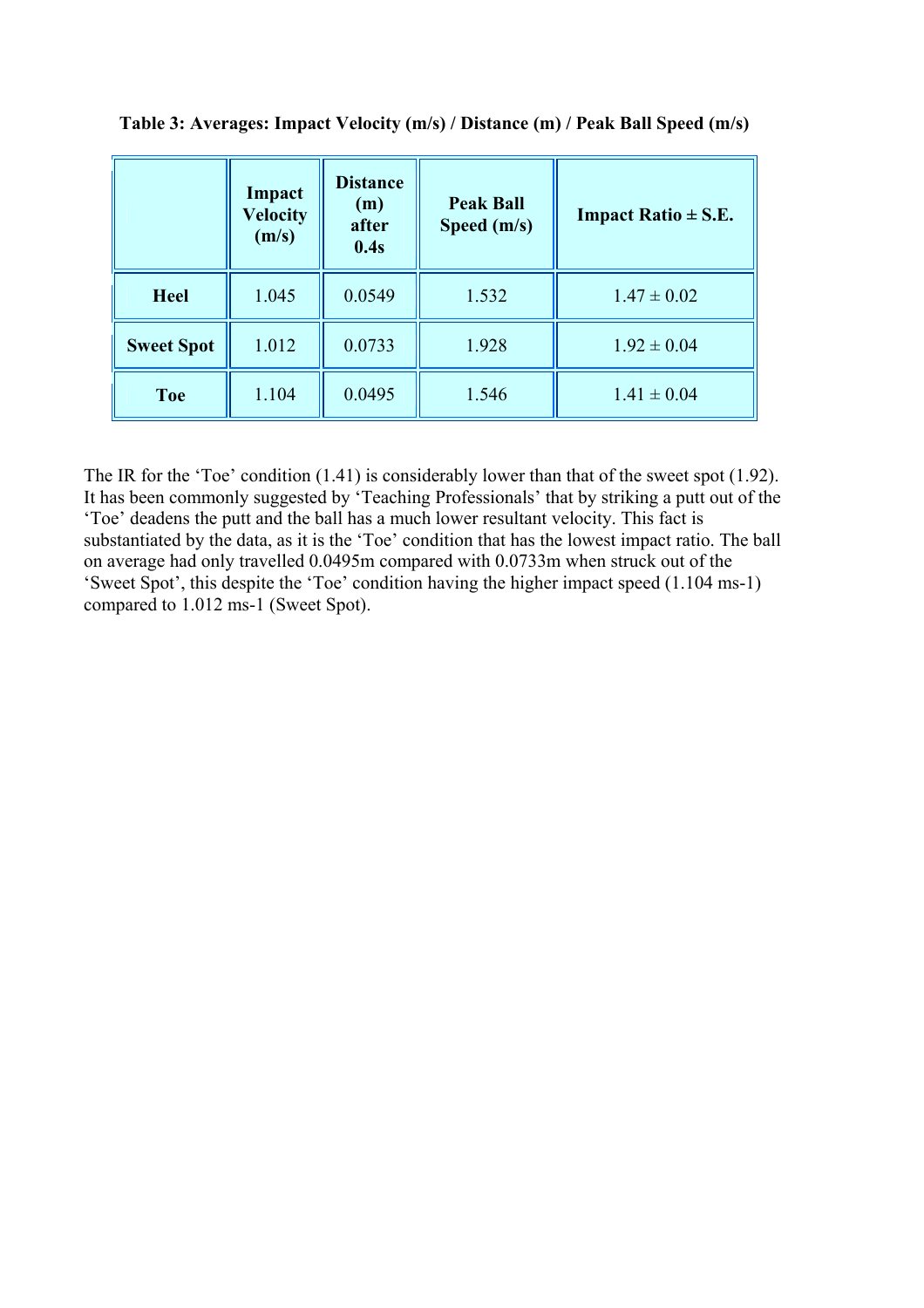

To download or play this video, click one of the following buttons:



To download or play this video, click one of the following buttons:





To download or play this video, click one of the following buttons:



To download or play this video, click one of the following buttons:



To download or play this video, click one of the following buttons:





To download or play this video, click one of the following buttons:



Graph 1 highlights the difference in velocities between the club and ball during the three different test conditions.

**Windows**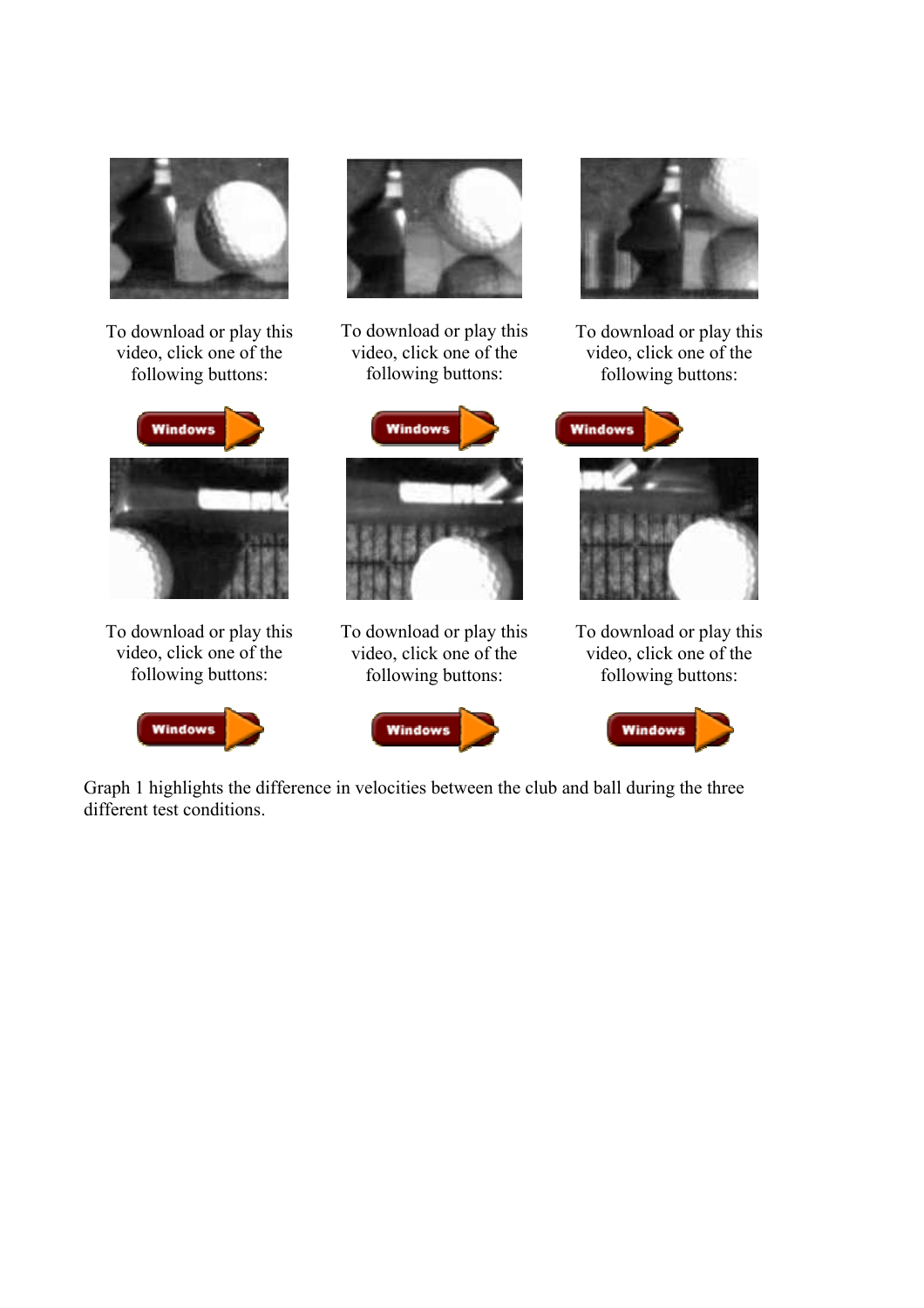

**Graph 1: Velocity of Clubhead and Ball** 

It is not until you analyse the velocity and acceleration graphs of the putter head during the 'Toe' impact that it is clear to see why this type of stroke wouldn't be recommended. When viewing the clubhead during impact using 1000Hz video footage, it is clear to see the putter head 'open' during impact with the golf ball (Video 1: Frame 34 – 40 & Video 4: Frame 40 - 45). The same explanation can be given as to why you shouldn't strike a putt out of the 'Heel' of the putter. When viewing the clubhead it is clear to see the putter head 'close' during impact with the golf ball (Video 3: Frame 15-20 & Video 6: Frame 26-31). When compared with the 'sweet spot' 'Video 2 & Video 5', during impact there is no change in the clubhead position.

There are a series of accelerations and decelerations of the putter head after impact due to vibration through the shaft. These oscillations can be clearly seen in Graph 2. The velocity of the club changes as much as 35% during this phase when the ball is struck out of the 'Heel' and 'Toe'. There are even slight oscillations in the shaft when the ball is struck from the 'Sweet Spot'.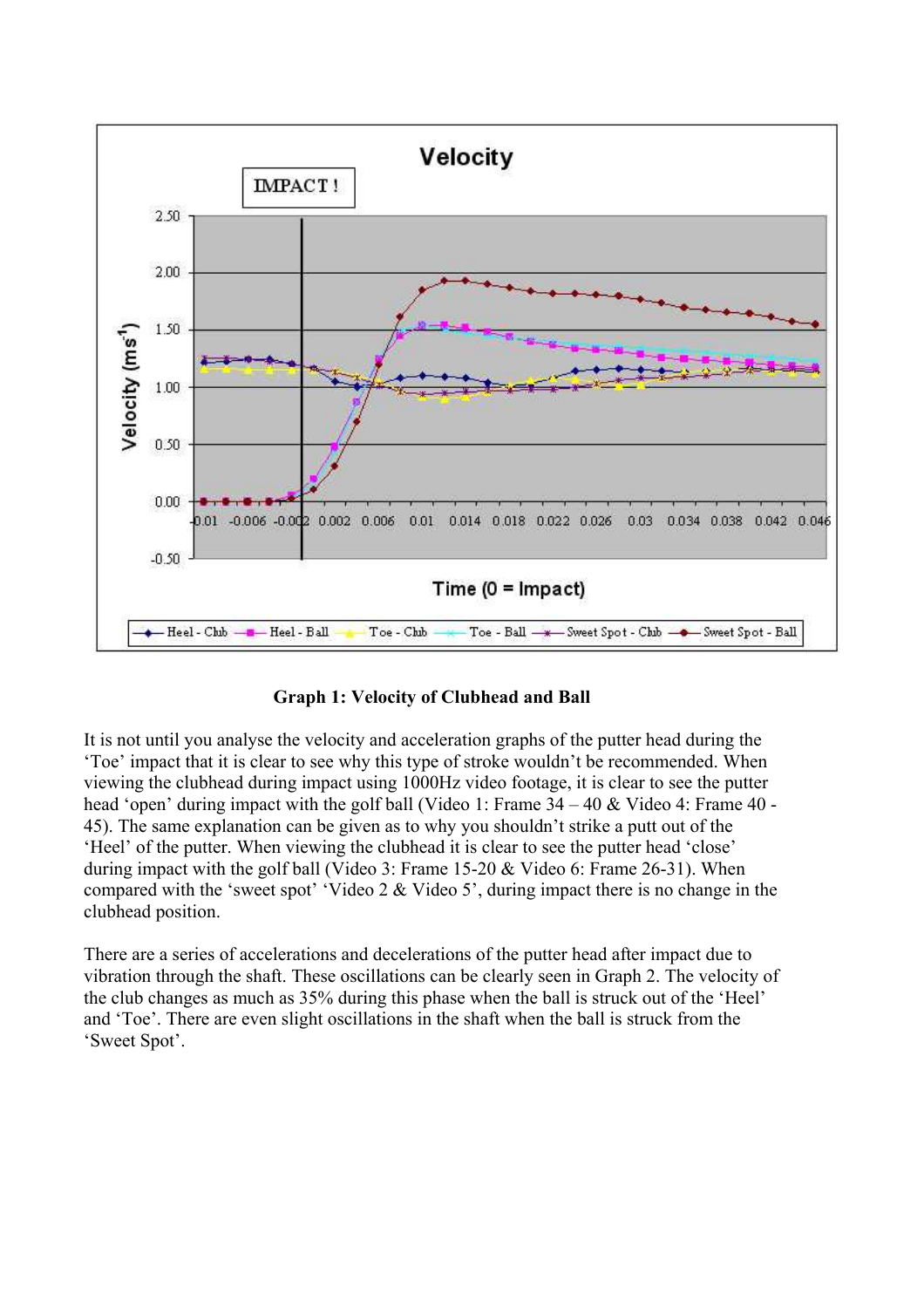

#### **Graph 2 – Acceleration / Deceleration of the Clubhead AFTER impact with the golf ball**

# **Conclusion**

The results of this experiment would suggest that the range of the impact ratio when striking the golf ball from the sweet spot compared to the 'Toe' or 'Heel' varies up to 75%. The range of the 'Impact Ratio' for the three conditions is 0.51 ('Sweet Spot' 1.92 – 'Toe' 1.41). The greater this range, the greater the range in the peak ball velocity and therefore distance travelled. This wouldn't be a problem for a golfer, if they struck the putt out of the same point of the putter each time...

By reducing the range of the impact ratio, or simply increasing the size of the 'sweet spot' of the putter, this would allow for more 'misshits'. The impact speed of the putter controls the distance the ball travels AND more importantly the line the golfer needs to start the putt to be successful. Controlling the speed of the putter at impact is vital for distance control and good green reading.

*'Every putt is a straight putt – it just depends on how hard you hit the putt as to whether the ball takes the break or not"* Swash (2001)

A very simple drill, involving 'lipstick' can be used to see if the ball is being struck on the centre of the clubface. Simply smear lipstick on the face of the club. Hit a putt and see where the ball is being struck by the mark that is left. (Figure 5)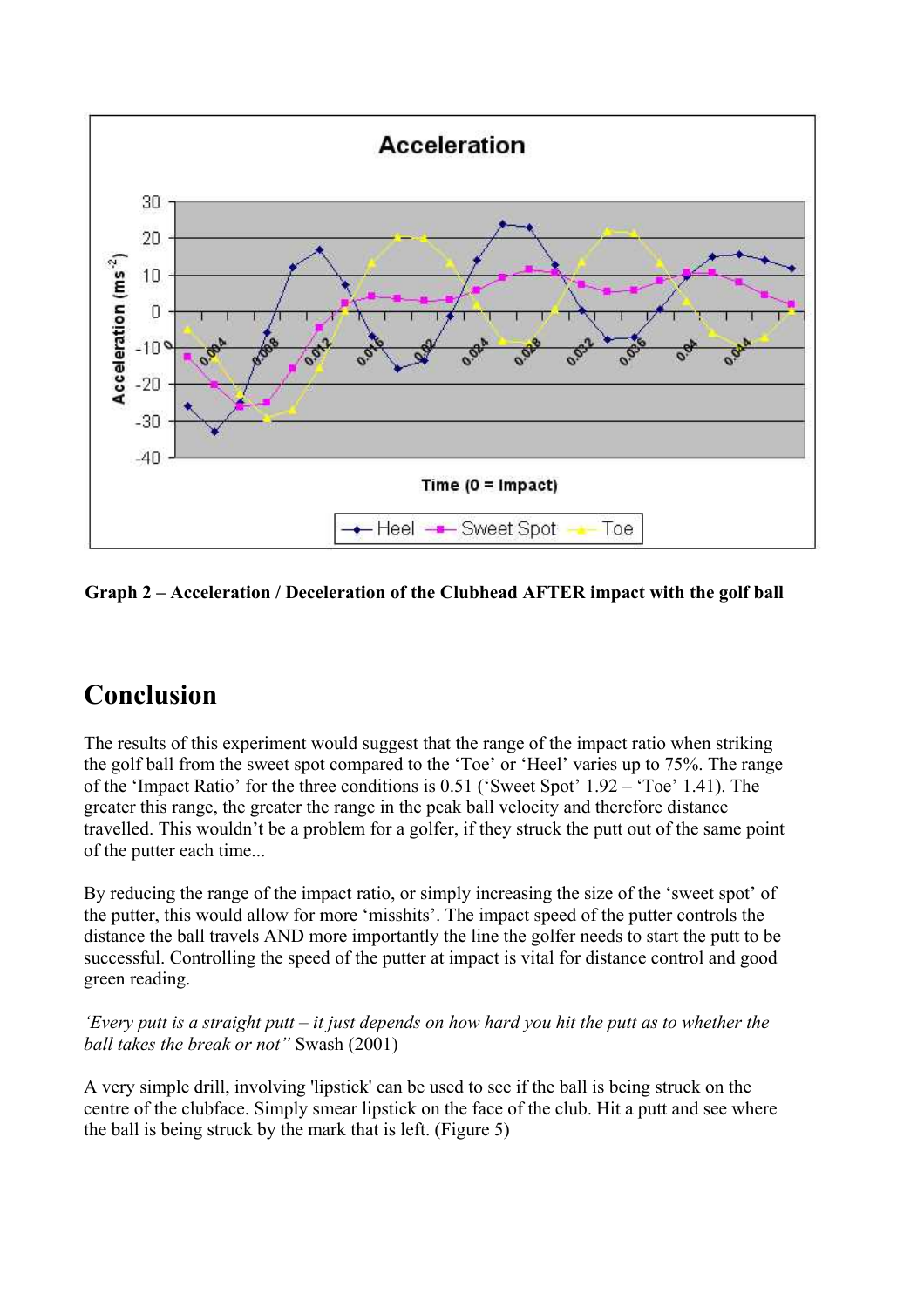

**Figure 5: Lipstick Drill**

How to find the 'sweet spot' on your putter… (Adapted from Swash 2003)

Until you find the 'sweet spot' on your putter head, you will not know where to strike the ball on it's face. EVERY time you miss the 'sweet spot', the putter will twist slightly on impact... This will mean miss hits, poor strikes and misdirected putts.



There is a simple way to enable you to find the 'sweet spot':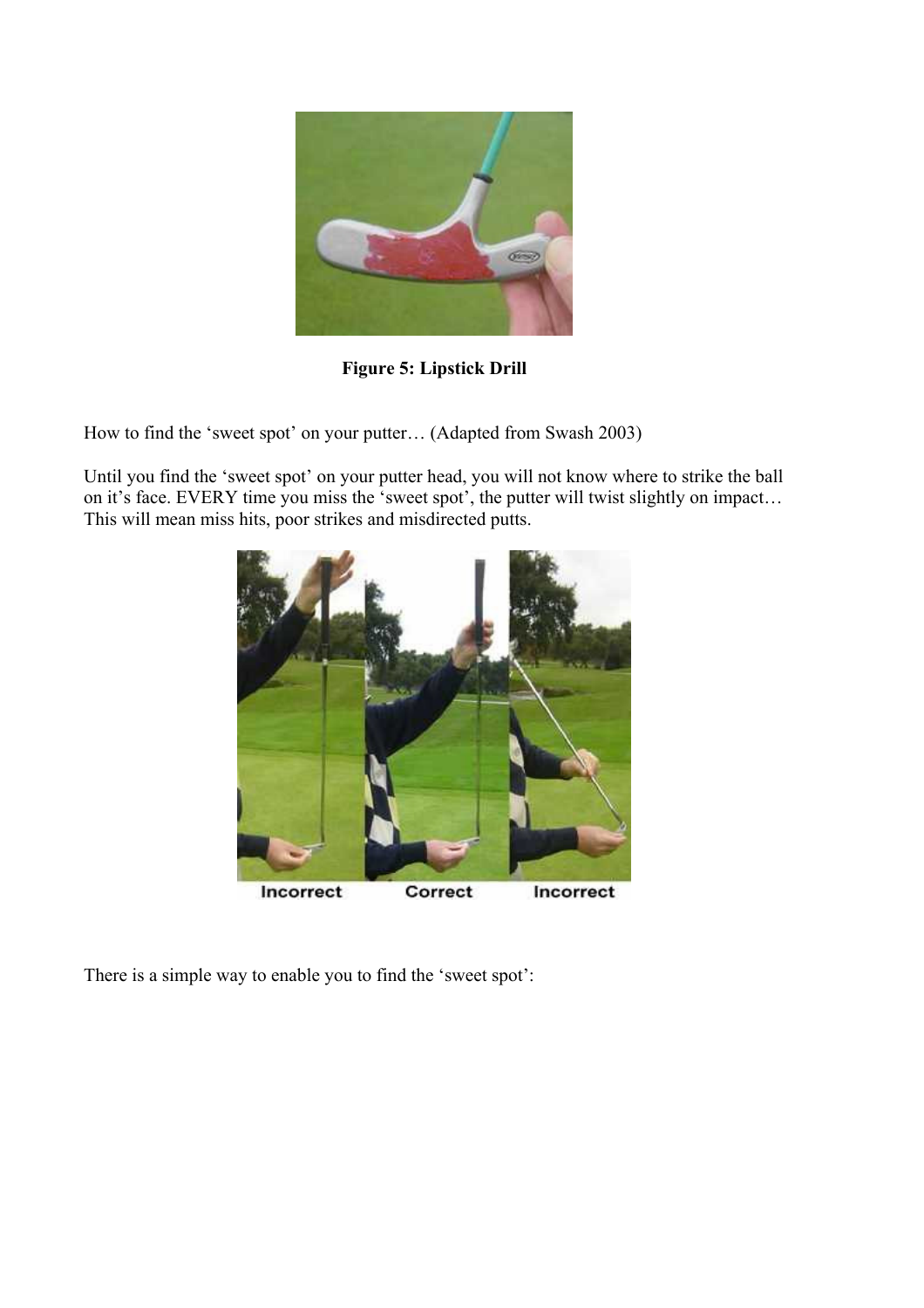- o Hold the putter with your weakest hand (left-handed if you are naturally right handed) between thumb and fore or middle finger at the point where your lowest hand normally holds the grip.
- o With a tee peg between thumb and finger (Strongest Hand) tap along the face until the putter moves straight back and does not twist.
- o Do not be tempted to hold the club at the top of the handle or the middle of the shaft unless you have a face balanced putter.
- o When you find the spot, mark it on the putter opposite to where it falls on the clubface so that you can see it at address. This may not be the same position as indicated by the manufacturers.



Finally, 'feel' is vitally important during the putting stroke. By striking the golf ball out of the 'sweet spot' you will increase the 'feel' and 'touch' for the golfer. Controlling the speed and energy transfer of the putter at impact is vital for distance control and good green reading.

### **References**

Crenshaw, B. (1986) The Art of Putting. HPG Home Video Inc. Sport on Video. ISBN 5-015771-115629

Pelz, D. (2000). Dave Pelz's Putting Bible 'The complete guide to mastering the green'. Doubleday, ISDN 0-385-50024-6.

Quintic Consultancy Ltd. (2004) www.quintic.com P.O.Box 2939, Coventry, West Midlands, CV7 7WH, United Kingdom.